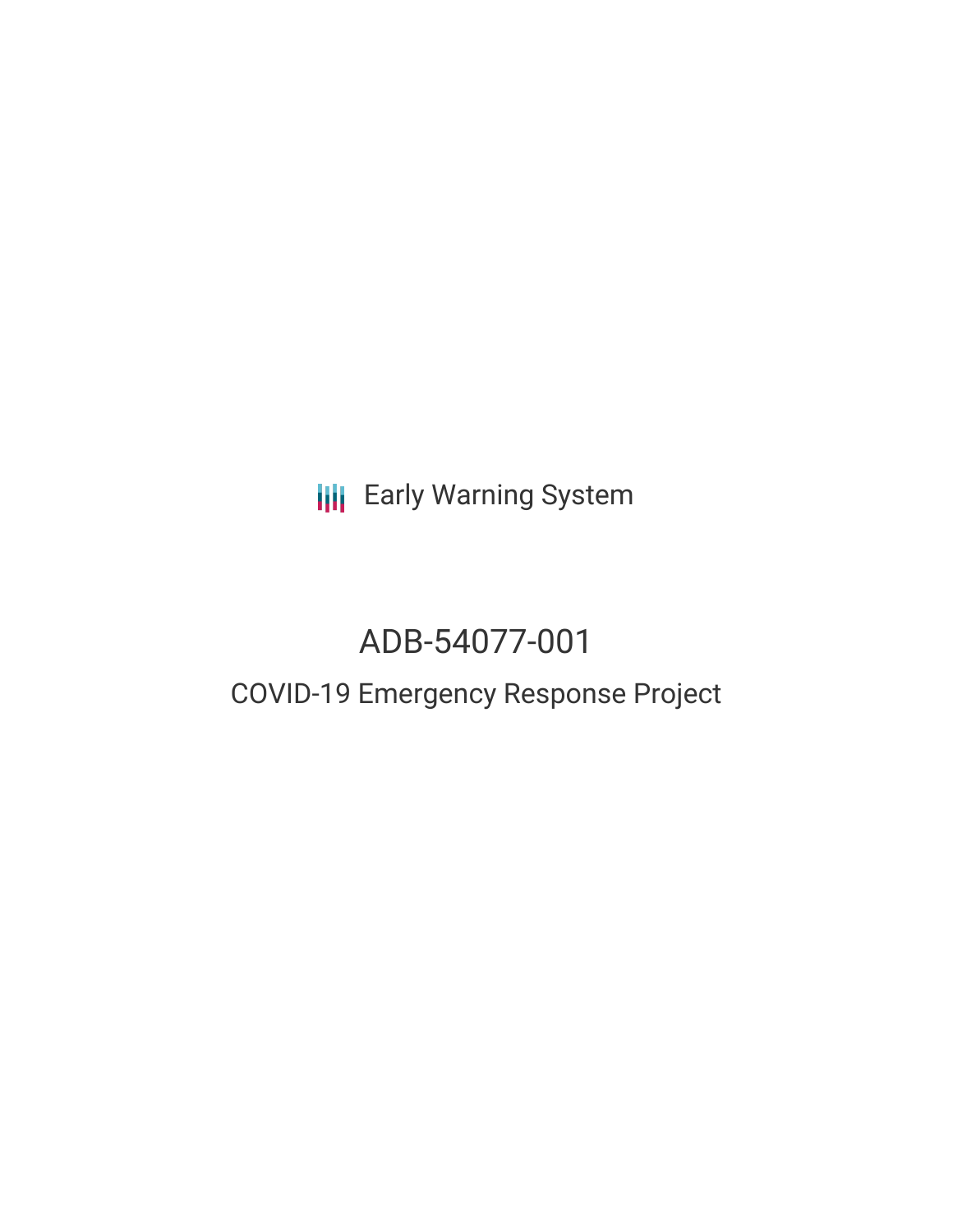#### **Quick Facts**

| <b>Countries</b>               | China                                   |
|--------------------------------|-----------------------------------------|
| <b>Specific Location</b>       | Nation-wide                             |
| <b>Financial Institutions</b>  | Asian Development Bank (ADB)            |
| <b>Status</b>                  | Approved                                |
| <b>Bank Risk Rating</b>        | C                                       |
| <b>Voting Date</b>             | 2020-02-20                              |
| <b>Borrower</b>                | Jointown Pharmaceutical Group Co., Ltd. |
| <b>Sectors</b>                 | <b>Education and Health</b>             |
| <b>Investment Type(s)</b>      | Loan                                    |
| <b>Investment Amount (USD)</b> | $$18.51$ million                        |
| <b>Loan Amount (USD)</b>       | $$18.51$ million                        |
| <b>Project Cost (USD)</b>      | $$18.51$ million                        |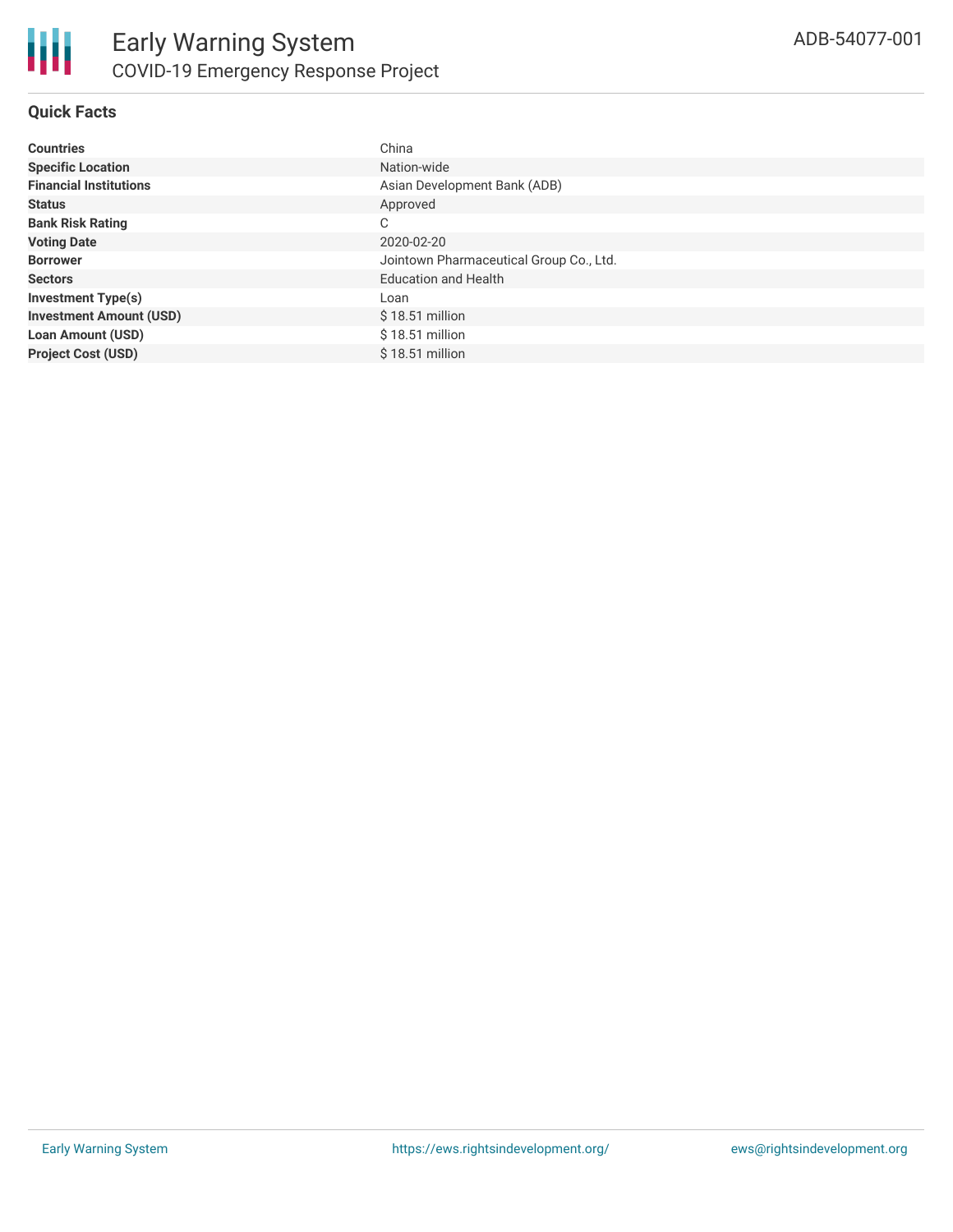

#### **Project Description**

According to the bank document, the project is a loan of up to CNY130.0 million (or its equivalent in US dollars) to Jointown Pharmaceutical Group Co., Ltd. The proceeds of the loan will be used to fund the working capital needs of Jointown during the ongoing coronavirus disease 2019 (COVID-19) epidemic. The project will enhance emergency storage and distribution facilities for medical supplies, increase the provision of emergency medical supplies including drugs and devices, and sustain the resilience of critical health emergency response workers.

The project objective is to strengthen the capabilities regarding emergency medical assistance, and disease prevention and control.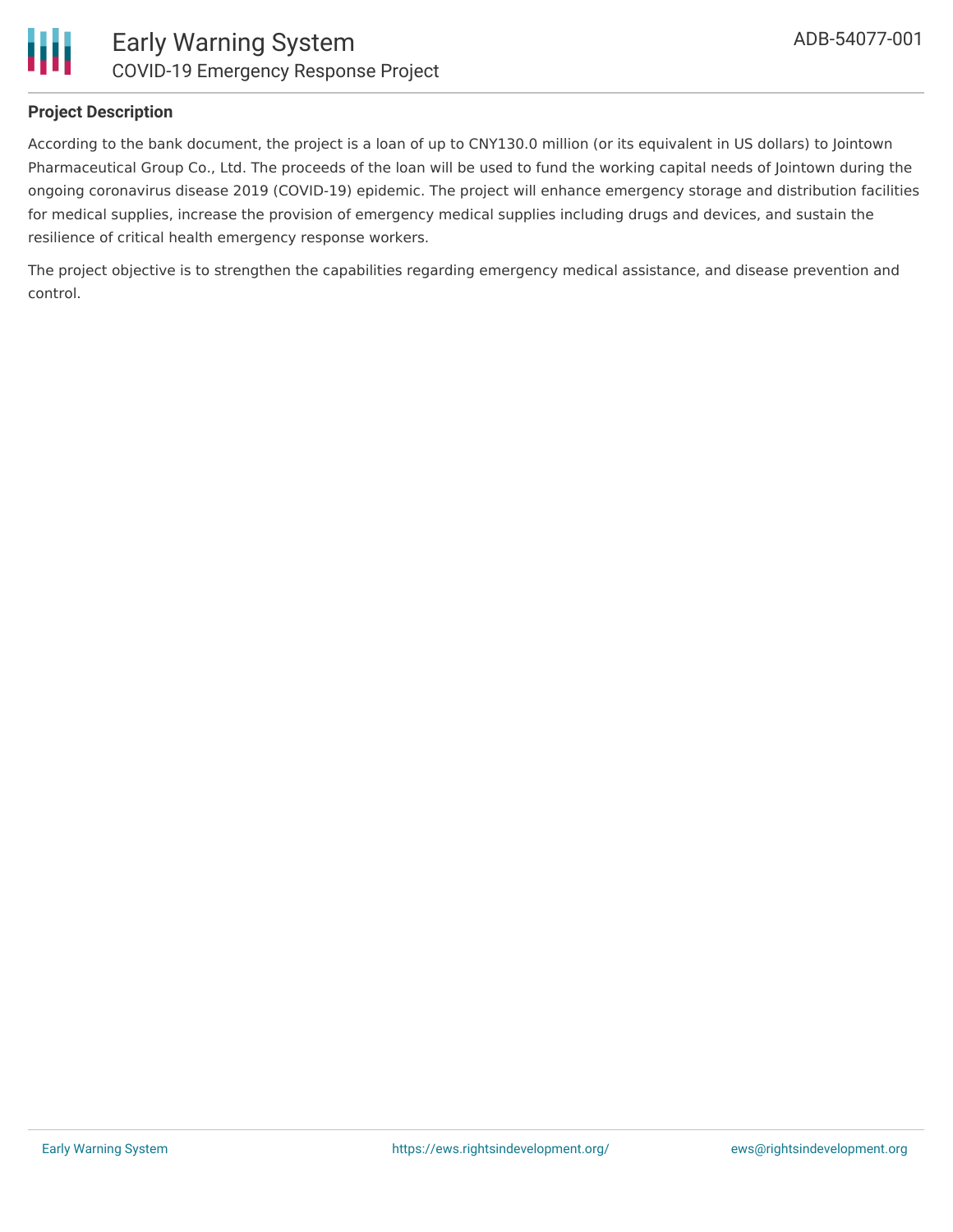

#### **Investment Description**

Asian Development Bank (ADB)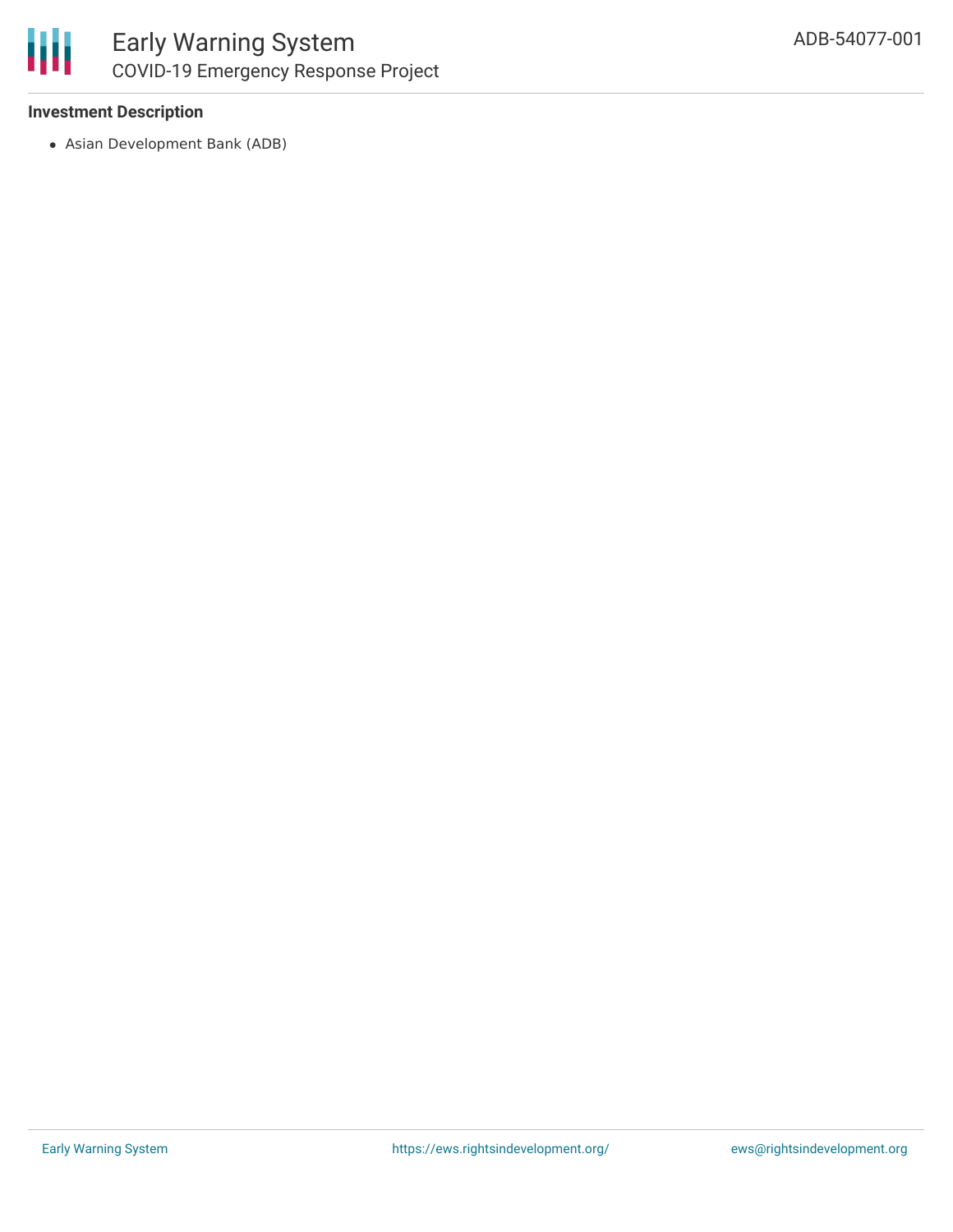

### Early Warning System COVID-19 Emergency Response Project

| <b>Private Actor 1</b> | <b>Private Actor</b><br>1 Role | <b>Private Actor</b><br>1 Sector |                          | <b>Relation</b> Private Actor 2         | <b>Private Actor</b><br>2 Role | <b>Private Actor</b><br>2 Sector |  |
|------------------------|--------------------------------|----------------------------------|--------------------------|-----------------------------------------|--------------------------------|----------------------------------|--|
|                        | $\overline{\phantom{a}}$       | $\overline{\phantom{a}}$         | $\overline{\phantom{0}}$ | Jointown Pharmaceutical Group Co., Ltd. | Client                         |                                  |  |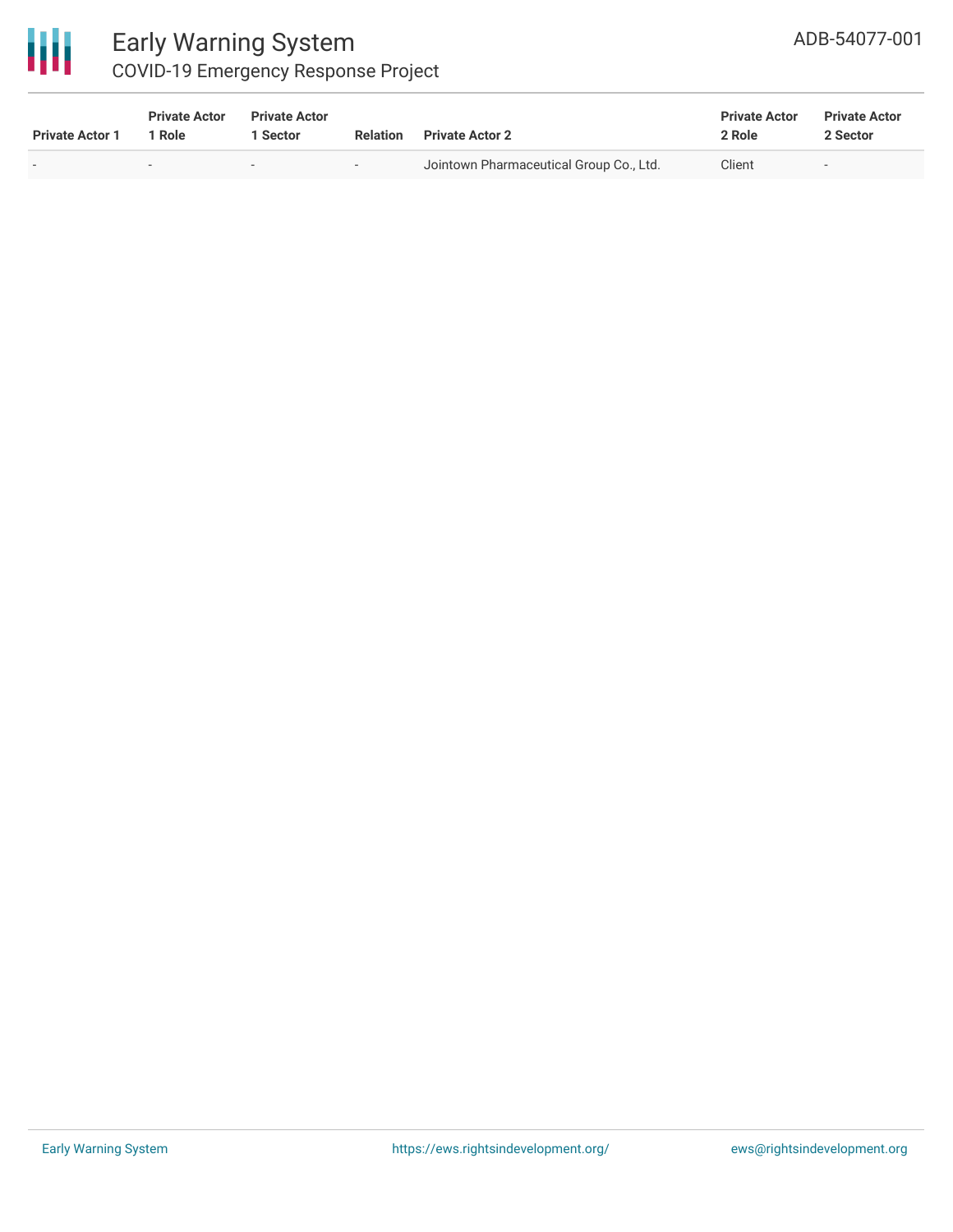

#### **Contact Information**

\*There is no further information being disclosed at this stage of the project\*

#### **ACCOUNTABILITY MECHANISM OF ADB**

The Accountability Mechanism is an independent complaint mechanism and fact-finding body for people who believe they are likely to be, or have been, adversely affected by an Asian Development Bank-financed project. If you submit a complaint to the Accountability Mechanism, they may investigate to assess whether the Asian Development Bank is following its own policies and procedures for preventing harm to people or the environment. You can learn more about the Accountability Mechanism and how to file a complaint at: http://www.adb.org/site/accountability-mechanism/main